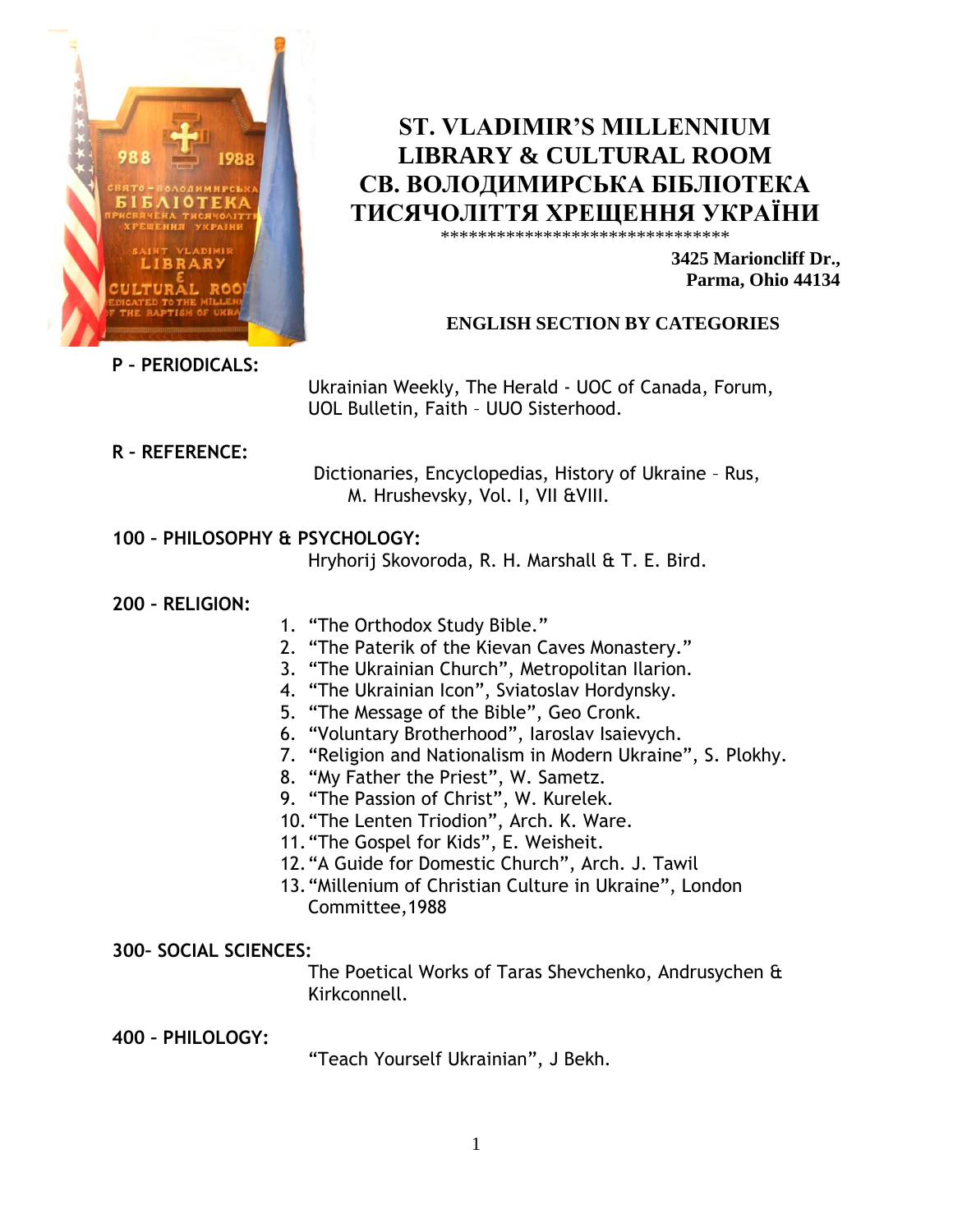### **700 – UKRAINIAN EMBROIDERY:**

- 1. "Rushnyky, Ukrainian Ritual Cloths", Maria Shust.
- 2. "Ukrainian Folkart", Lubow Wolynetz.

## **720 – COOKBOOKS:**

- 1. "The Veselka Cookbook", T. Birchard.
- 2. "Lenten Cookbook", UWAC.
- 3. "Festive Ukrainian Cooking", M. Pisetska Farley.

## **730 – FINEARTS:**

- 1. "Master pieces in wood, House of worship in Ukraine", T. Hewryk.
- 2. "Ukrainian Americans: an Ethnic Portrait, N.J.", Cohen & Lokuta."
- 3. "Sculpture & Paintings", N. Somko.
- 4. "Alexander Archipenko", K.J. Michaelsen.

#### **740 – MUSIC:**

- 1. "The Life and Solo Piano Works of the Ukrainian Composer Myroslav Skoryk", Dr. V.R. Harkiew.
- 2. "A Kobzar Handbook", Z. Shtokalko.

### **750 – PYSANKY:**

- 1. "Ukrainian Easter Eggs and how to make them", A. Kmit.
- 2. "Eggs Beautiful", Luciow.
- 3. "Pysanky and their symbols", T. Osadsa.

#### **800 – LITERATURE, POETRY:**

- 1. "The Ukrainian Poets", C.H. Andrusyshen.
- 2. "Taras Shevchenko A Life", P. Zaisev.
- 3. "Shadowz of Forgotten Ancestors", M. Kotsiubynsky.
- 4. "Lesya Ukrainka" Selected Works, Vera Rich.

#### **900 - HISTORY:**

- 1. "Pereiaslav 1654: A Historiographical Study", T. Basarab.
- 2. "Ukraine during World War II, History and its Aftermath", Y. Boshyk.
- 3. "Harvest of Sorrow", R. Conquest.
- 4. "Ukraine a History", Orest Subtelny.
- 5. "Ukraine, Birth of a Modern Nation", S. Yekelchyk.
- 6. "Ukraines' Orange Revolution", A. Wilson.

# **960 – BIOGRAPHY, MEMOIRS:**

- 1. "Thousands of Roads", M. Savchyn Pyskir.
- 2. "The Girl from Ukraine", Vera Smereka.
- 3. "My memories of Volodzh & UPA", Jaroslav Cioban.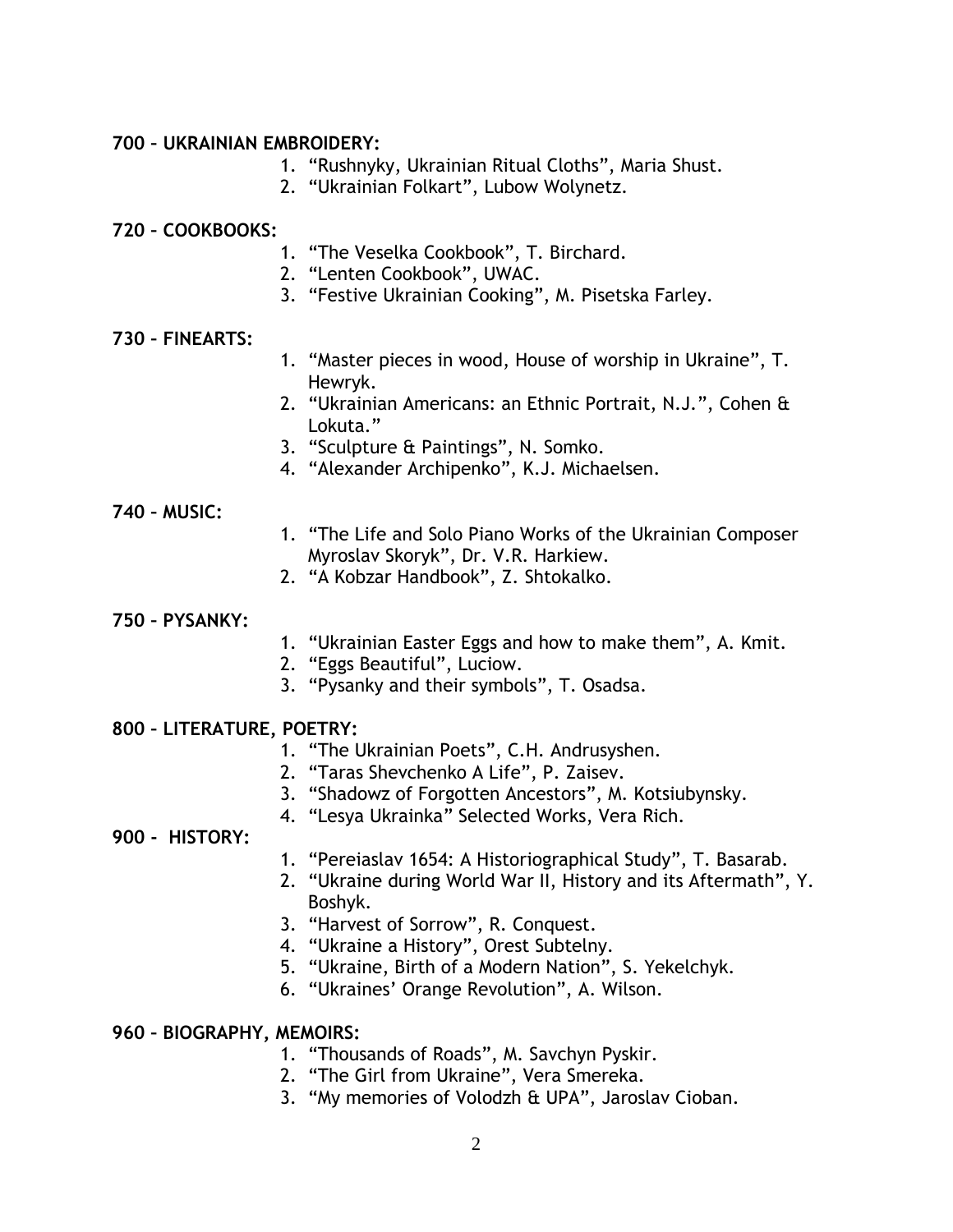4. "My Father the Priest", W. Sametz.

## **F – FICTION:**

- 1. "The Cathedral", Oles Honchar.
- 2. "The Sky Unwashed", I. Zabytko.

### **CH – CHILDREN:**

- 1. "Adversity Teacher", Lesya Ukrainka.
- 2. "The Mitten", Jan Brett.
- 3. "This was the Day", a Ukrainian Easter story.
- 4. "Ukrainian Folk Tales", a classic, translated by M. Haluk Bloch. Ilustrated by J. Hnizdovsky.